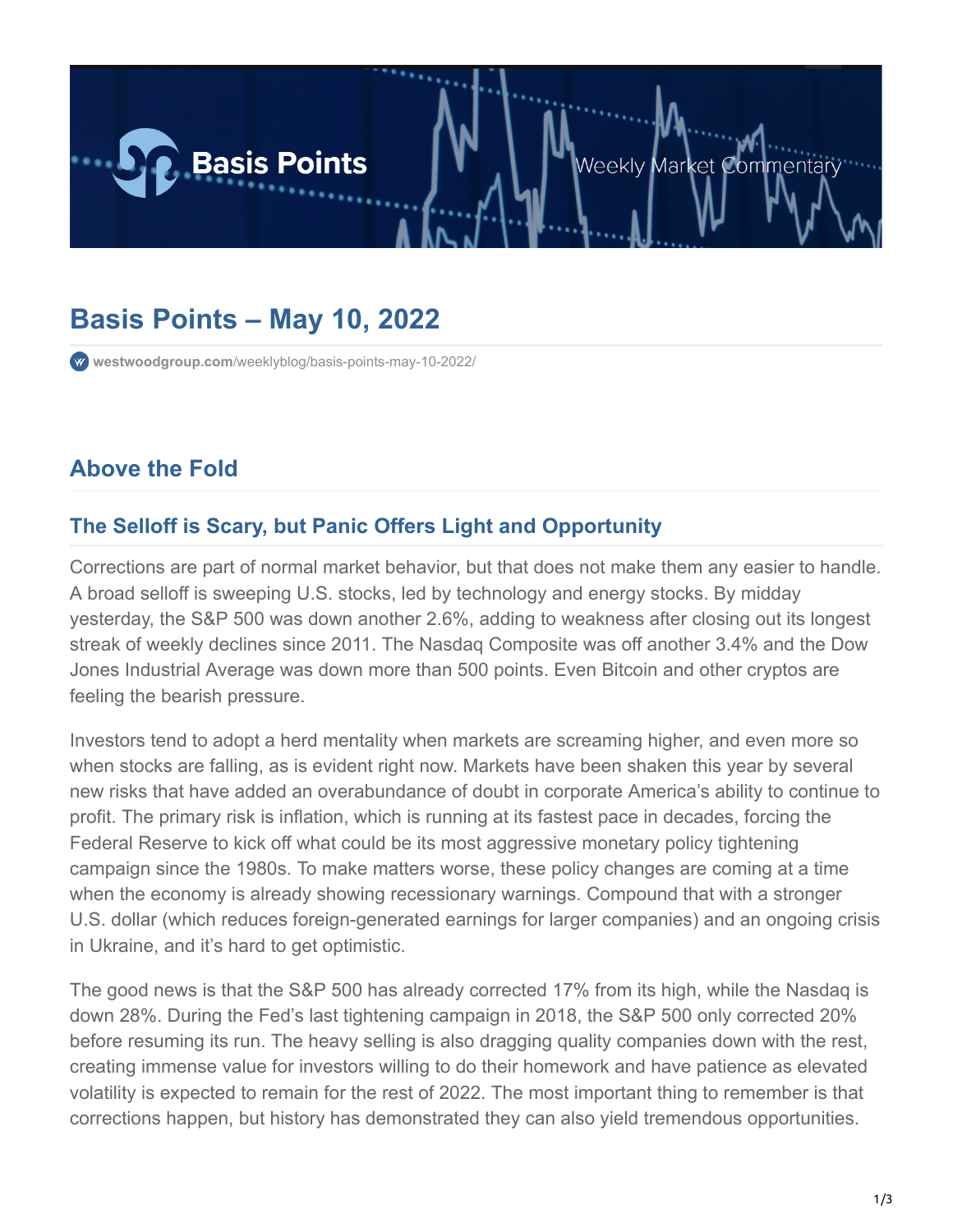## **Three Things**

#### **Teens Are a Critical Part of Today's Economy**

With businesses struggling to find workers, teens are taking the stage. Teens are now working more than they have since before the 2008 financial crisis. After 2008, many part-time positions were filled by adults seeking to make ends meet, while others were automated to save businesses time and money. Since the pandemic, adults have largely left these positions and teens are filling the void. Teens are showing great enthusiasm in taking part-time jobs as employers make them more accessible for youths with flexible schedules and resume-building opportunities.

#### **Some Chinese Companies Begin Russian Retreat**

Chinese tech companies are silently retreating from the Russian market as U.S. sanctions take effect. Despite the Chinese government urging companies to resist foreign coercion, companies like Lenovo Group Ltd. and phone company Xiaomi Corp. are (quietly) pulling back on shipments to Russia. The U.S. and its allies have put a number of financial sanctions on Russia following the invasion of Ukraine. The U.S. has even threatened to punish Chinese companies that try to circumvent the sanctions. From February to March, laptop shipments were down more than 40%, smartphones dropped nearly 66% and telecom base stations dropped 98%.

#### **Why Isn't There a Drilling Boom for Natural Gas?**

Natural gas prices have doubled in 2022, but instead of spending these profits on ramping up drilling operations, companies are paying debts and dividends back to investors. Thomas Jordan, Coterra chief executive officer, said, "Our investors have been clear: They want us to be disciplined in both high and low commodity price environments and be proactive in returning cash to our shareholders." With war in Ukraine, gas companies are working 24/7 to supply the U.S. and its allies with gas formerly supplied by Russia.

### **In the Know**

#### **First Transcontinental Rail Completed More Than 150 Years Ago**

On May 10, 1869, Union Pacific and Central Pacific railroads met in Utah to drive the last spike into the connection of their two railroads. This created the first transcontinental railroad in the history of the United States. This allowed people to travel the country without taking the long and dangerous trek by wagon train.